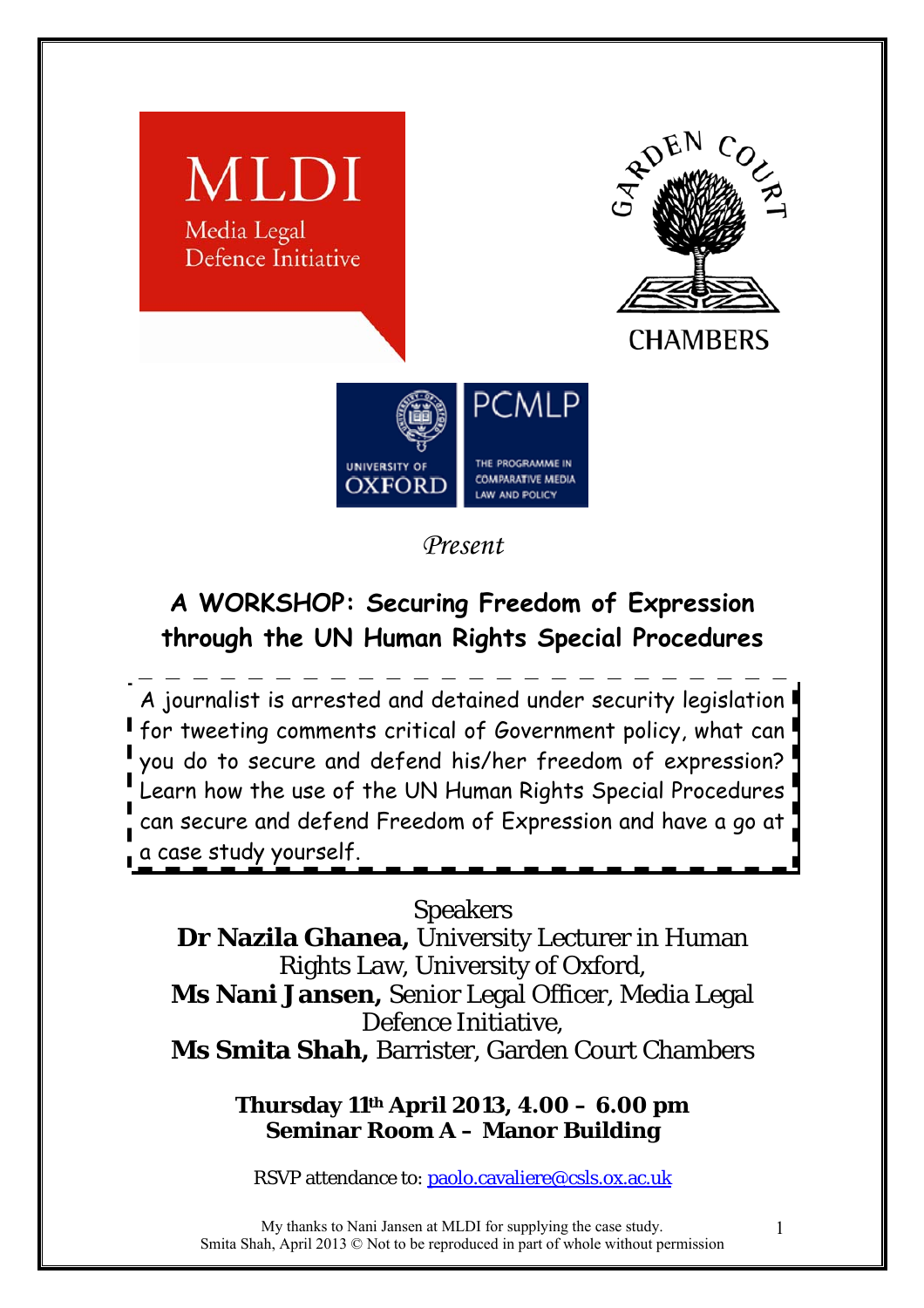# INTRODUCTION

Thank you for attending this workshop on Securing Freedom of Expression through the United Nations Special Procedures.

You've been fortunate to have some great speakers' outline how the Special Procedures can be used to secure and defend human rights; now it's your turn to have a go.

Instructions:

Read through the email chain of documents below:

Consider the following:

- Has there been a violation? More than one? Does it fall within the mandate?
- How much information do you have? Do you need more?
- Consent of a family member?
- How reliable is your information? Credibility?
- What happened? To Whom? By Whom? When? Where? Why?
- What do you want the Special Rapportuer to do and ask the Government to do?

In order to assist you in drafting your letter have a look at the Questionnaire and the Guidelines for the Submission of Information to the Special Rapportuer

Try and draft your own Urgent Action appeal in the matter of Le Quoc Quan.

# *If you were the Special Rapportuer, would you accept the Urgent Action just drafted?*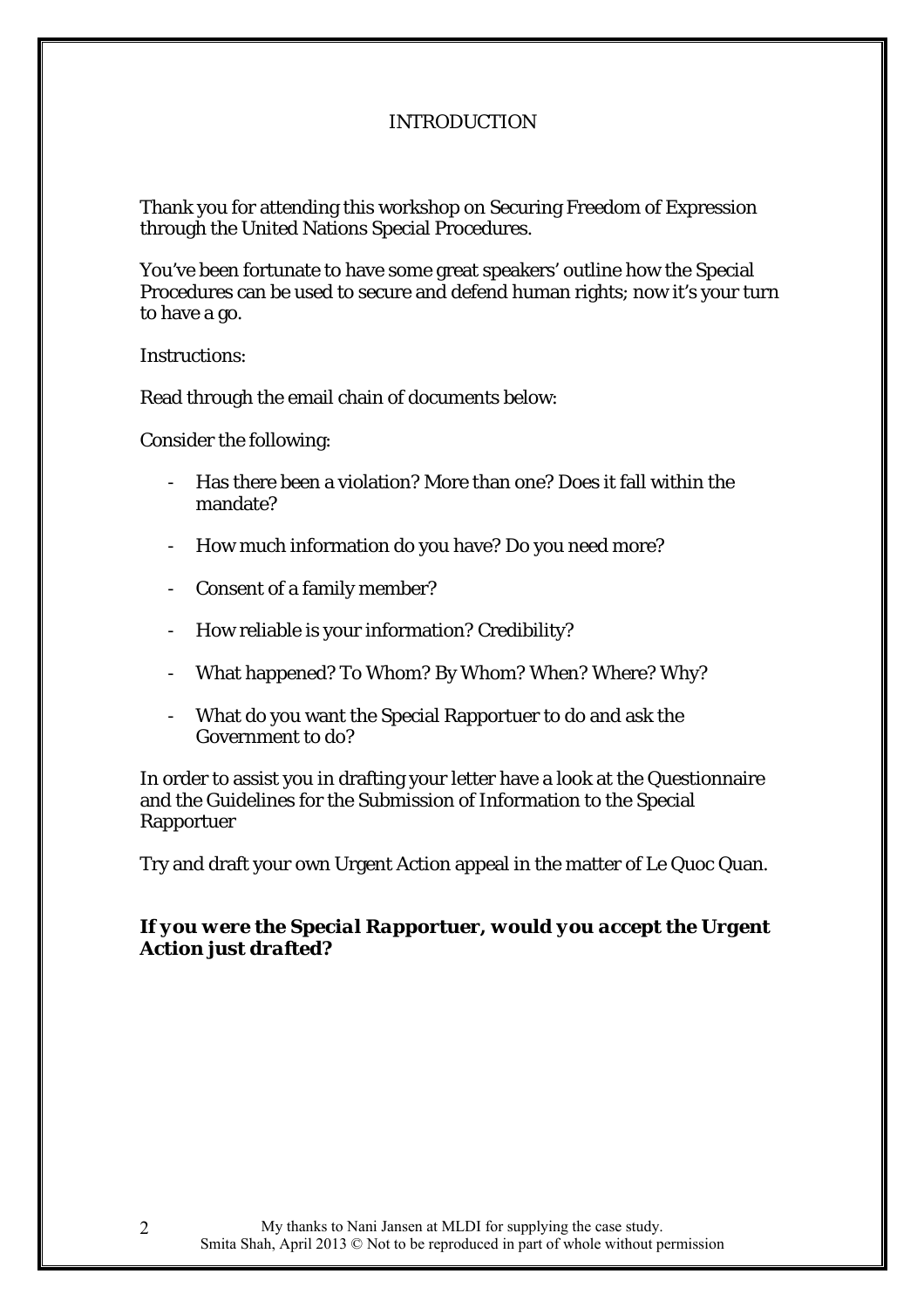# **E-mail 27 December 2012**

Everyone, Here is an AFP article re. the arrest of atty. Le Quoc Quan today. Best  $x \cdot x$ 

# Vietnam detains dissident lawyer: family

AFPDecember 28, 2012, 2:04 am

- •
- **tweet1** • **Email**
- 





AFP © <p>Le Quoc Quan, a prominent dissident lawyer pictured here at an anti-China rally in Hanoi on August 21, 2012, was detained Thursday by Vietnamese police while dropping off his daughter at school, his brother told AFP.</p>

HANOI (AFP) - A prominent dissident lawyer was detained Thursday by Vietnamese police while dropping off his daughter at school, his brother told AFP.

Le Quoc Quan, who blogs on a range of sensitive topics including civil rights, political pluralism and religious freedom, was taken away by police in Hanoi on Thursday morning, his brother Le Quoc Quyet said.

"Many police took him when he dropped his daughter off at school. They also searched his office and took documents, and searched his home also," he said by telephone.

"He was arrested because of his political views," Quyet said, adding that police had told the family he was to be charged under article 161, which covers tax evasion.

There was no immediate comment from Vietnamese authorities.

Allegations of tax dodging have previously been levelled at activists.

High profile dissident blogger Nguyen Van Hai, alias Dieu Cay, was initially jailed for tax evasion but then sentenced in September to 12 years in jail for spreading anti-state propaganda.

A court in southern Ho Chi Minh City is expected to hear his appeal on Friday, along with those of two other bloggers who were also handed lengthy prison terms on the same charges.

Prime Minister Nguyen Tan Dung this week restated the government's commitment to crack down on online dissent, ordering authorities to fight against anyone using the internet to "defame and spread propaganda against the party and state".

Vietnamese lawyers, bloggers and activists are regularly subject to arbitrary arrest and detention, according to New York-based Human Rights Watch, which has said Quan is being targeted for his work. Quan, a Catholic in the majority Buddhist nation, was jailed for three months in 2007 for participating in "activities to overthrow the people's government", but he was released following protests from the United States.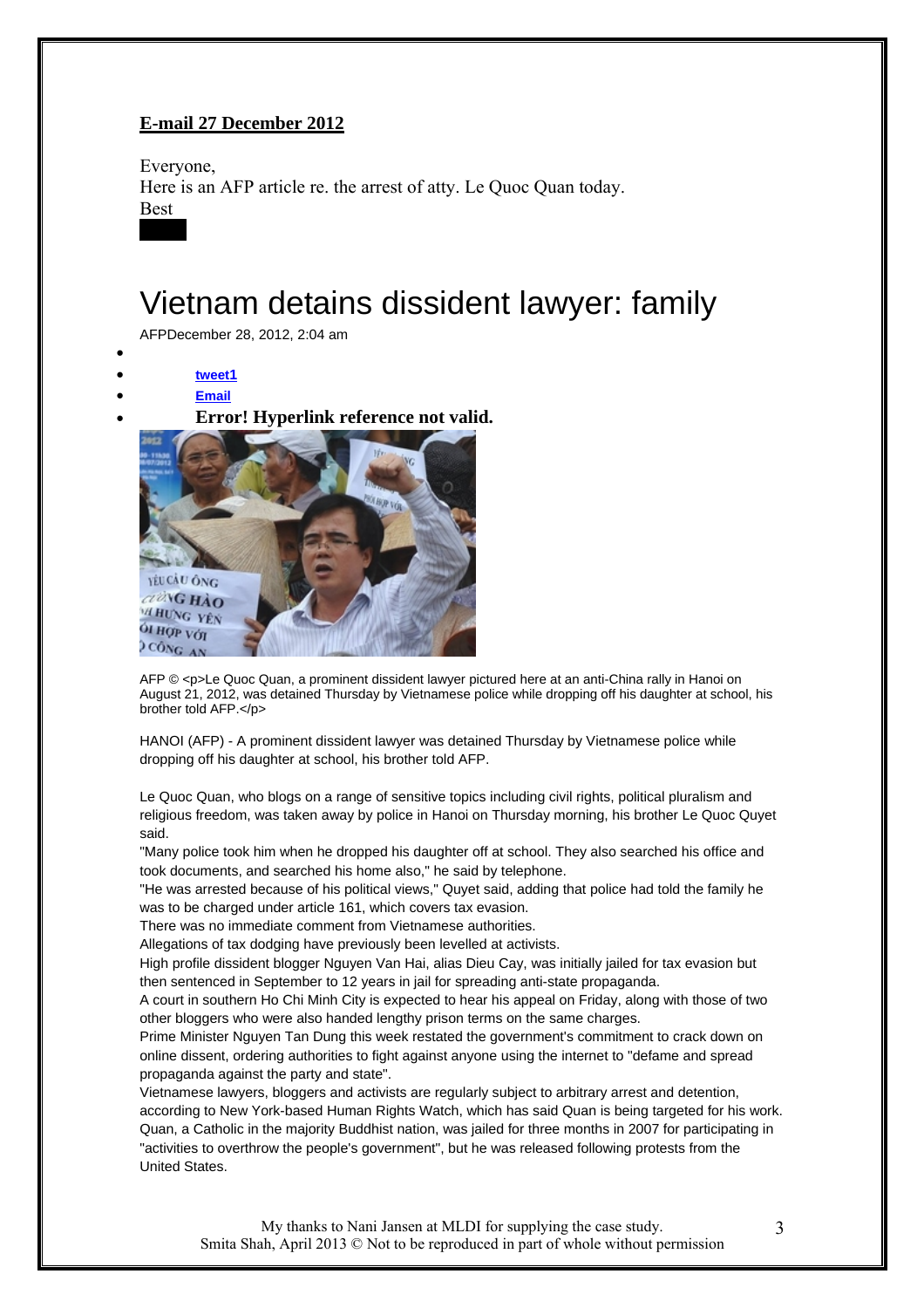In August this year Quan was beaten by police in an attack which prompted Human Rights Watch to call for a full investigation.

In early December Quan told AFP that his family was under "much pressure... It is terrible", with both his brother and a female cousin being held in detention.

In addition to his blogs, Quan was heavily involved in a string of anti-China demonstrations last year over Beijing's territorial claims in the South China Sea.

http://au.news.yahoo.com/thewest/a/-/world/15727421/vietnam-detains-dissident-lawyer-family/

# **E-mail 2 January 2013**

Thank you, and apologies for the late reply.

This is sad news. Have you already been in touch with the organisations looking out for lawyers, such as  $x = 0$  and  $x = 0$  already? Perhaps  $x = 0$  could join forces with them since Quan is both a blogger and a lawyer. Do you know if he has retained outside counsel or is Quan representing himself? **Best** 

Nani

# **E-mail 2 January 2013**

Hi Nani,

We've been in touch with both these organizations in the past regarding Quan and have alerted them to the recent developments. Most people are just getting back from the holiday break -- I'll follow up with them to suggest the idea of joining forces for a letter. will also be interested as they're very involved as well. I'll make sure to connect everyone once all is on board.

Re: legal counsel

We're unsure whether Quan has sought counsel; usually this early into the case, he'll could be held for "investigation" up to four months.

Best,  $x \in \mathbb{R}^n$ 

# **E-mail 3 January 2013**

Dear .

Thank you very much for sending this on.

[….]

Regarding Le Quoc Quan: I was in touch with a member of  $\sim$  's relevant working group earlier this week about another case and flagged the issue as well. In Quan's case, MLDI could possibly contribute as well since he is not only a lawyer but also a blogger. We'd be happy to take the lead in taking his case to a number of international

My thanks to Nani Jansen at MLDI for supplying the case study. Smita Shah, April 2013 © Not to be reproduced in part of whole without permission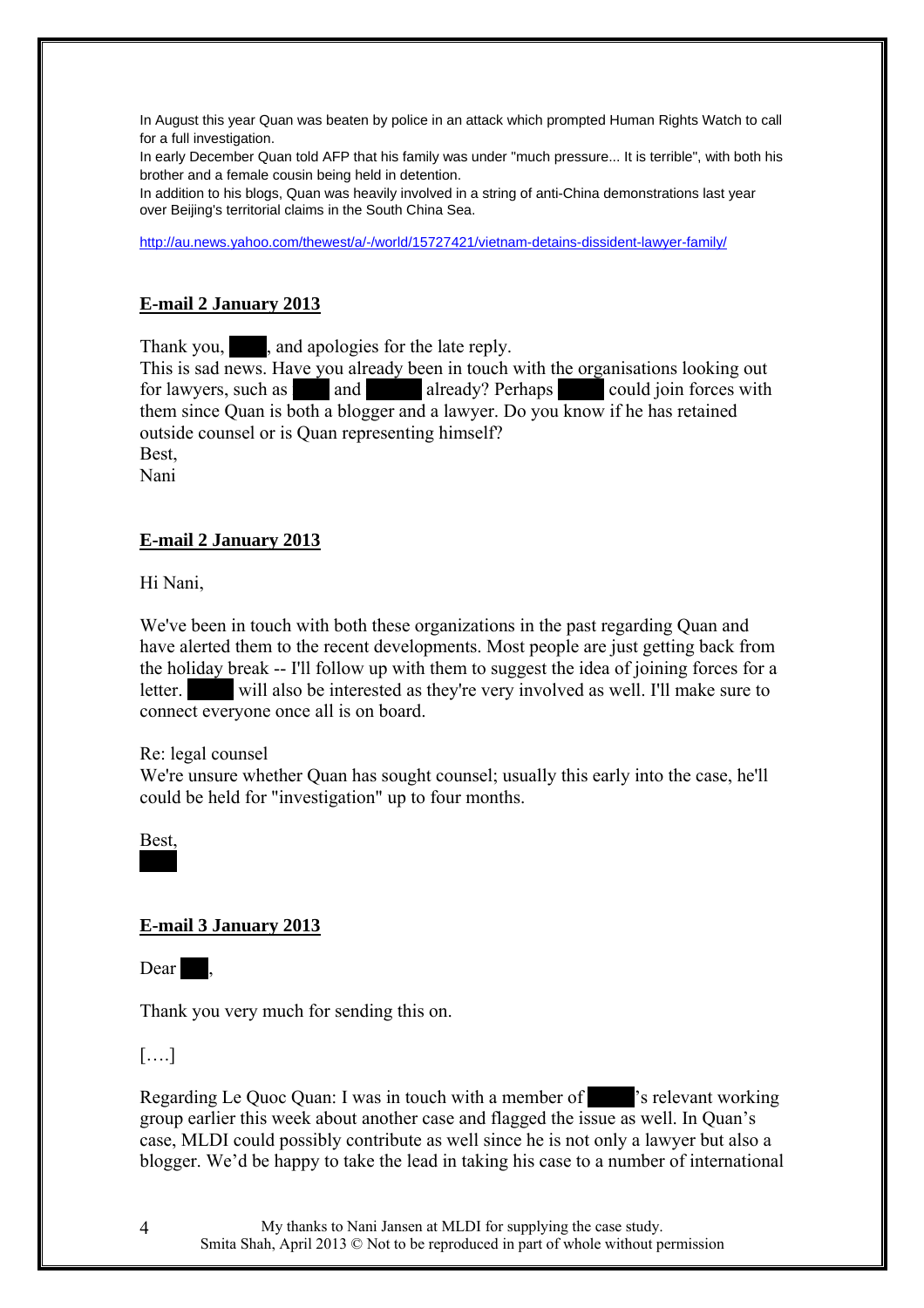mechanisms, but we'd need to have some more information first. Let's discuss when you are ready?

Best wishes, Nani

# **E-mail 3 January 2013**

Hi Nani,

[…]

What kind of information do you need about LOO? I can put together some more biographical information for you. In the meantime, I'm sending along the previous letters from his 2007 arrest.

2007 NED-Quan.pdf





Joint\_statement\_LQQ 

# **E-mail 3 January 2013**



[…]

Regarding Quan: thank you so much for the letters. Some more biographical information would be very helpful, as well as any documentation or information we could get regarding the arrest, charges, procedure, detention, access to counsel, etc. I know it's very difficult to get official documents and detailed information, but whatever we could find would be useful.

There are several avenues we could try internationally, but we should probably also try to find out if Quan would be happy for us to do so. Is there any way we could find this out, for example via his relatives?

Best, Nani

# **E-mail 3 January 2013**

I'll gather as much as possible for you and send it over. We're in connection with his family. His wife, Nguyen Thi Thu Hien has appealed for international help.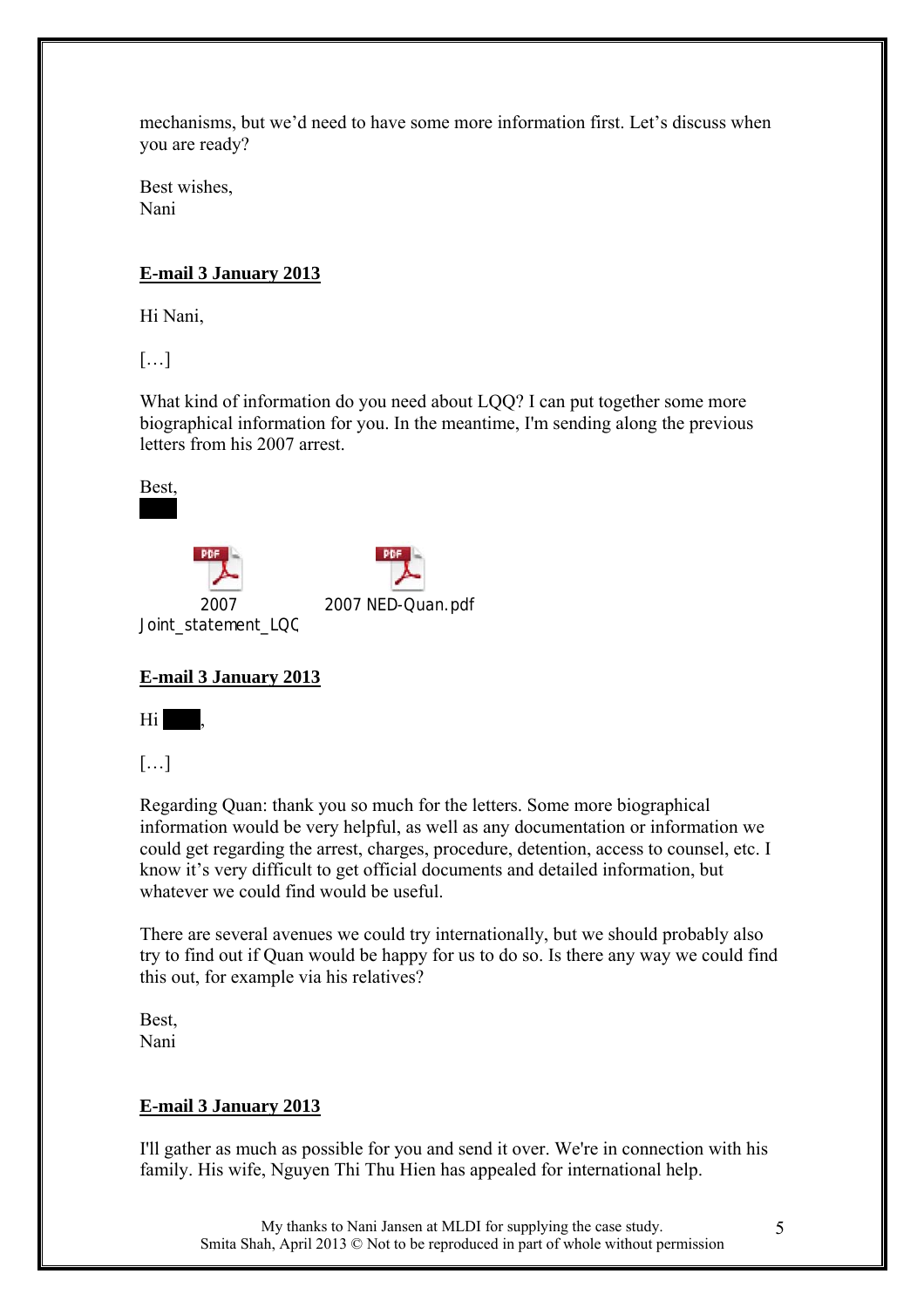# **E-mail 4 January 2013**

Dear .

That would be great, many thanks.

My suggestion would be to do the following:

- send a letter of allegation to the Special Rapporteur on Freedom of Expression, Special Rapporteur on Human Rights Defenders and the Special Rapporteur on the Independence of Judges and Lawyers
- submit a Petition to the UN Working Group on Arbitrary Detention
- submit a communication to the UNESCO Committee on Conventions and Recommendations

These are all avenues that can be tried without violating the jurisdictional rules of the respective bodies. Using all forums would increase pressure on the Vietnamese government on as many fronts as possible. We should also try to seek publicity for each action point.

If you can confirm with certainty that Quan's wife approves of us taking action on his behalf, we would be happy to start working on these petitions once we have all the possible information.

Best wishes, Nani

# **E-mail 4 January 2013**

#### **URGENT APPEAL - THE OBSERVATORY VNM 001 / 0113 / OBS 001**

Incommunicado detention / Judicial harassment **Viet Nam** January 4, 2013

The Observatory for the Protection of Human Rights Defenders, a joint programme of the International Federation for Human Rights (FIDH) and the World Organisation Against Torture (OMCT), requests your urgent intervention in the following situation in **Viet Nam**.

# **Brief description of the situation:**

The Observatory has been informed by the Vietnam Committee on Human Rights (VCHR) about the arbitrary detention of Mr. **Le Quoc Quan**, a human rights lawyer and blogger.

According to the information received, on December 27, 2012, Mr. Le Quoc Quan

My thanks to Nani Jansen at MLDI for supplying the case study. Smita Shah, April 2013 © Not to be reproduced in part of whole without permission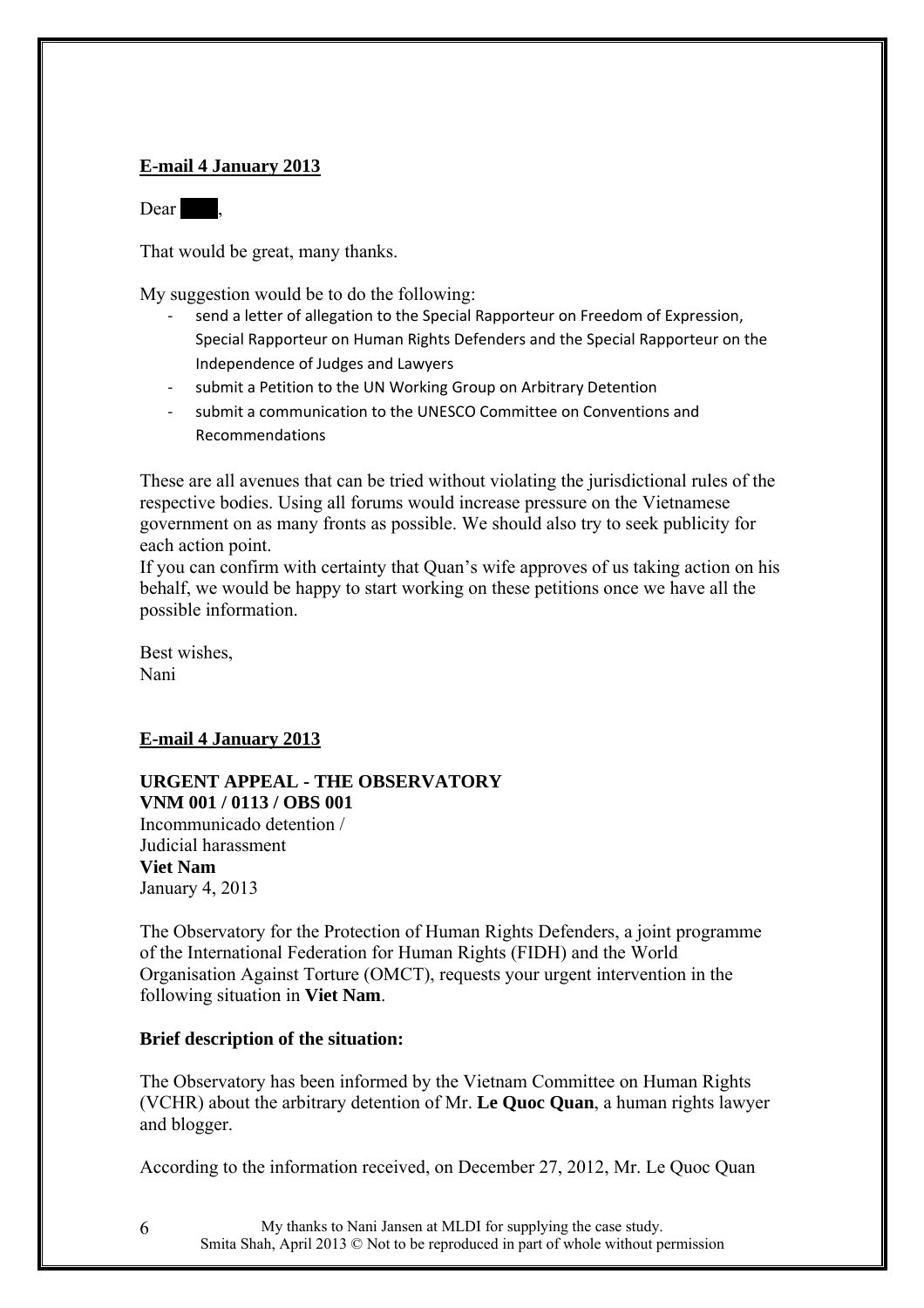was arrested by the police in Hanoi while dropping off his daughter at school. The police also searched his office and home and confiscated some documents. They apparently read out a warrant, but did not give it to Mr. Le Quoc Quan's family. The police told his family that he would be charged under Article 161 of the Criminal Code, which relates to tax evasion. If condemned, he risks three years in prison and a heavy fine.

Mr. Le Quoc Quan, who began a hunger strike on December 28, is currently detained incommunicado in Hoa Lo Prison No. 1. Neither his lawyer nor his family have been able to visit him to date.

In addition, Mr. Le Quoc Quan's arrest follows a recent order by Prime Minister Nguyen Tan Dung that authorities renew the fight against anyone using the Internet to "defame and spread propaganda against the State".

Mr. Le Quoc Quan has been harassed constantly since 2007 by the Vietnamese authorities because of his human rights activities[1]. On October 3, 2012, some 50 security police and plain-clothed militia forced entry into the head office of VietNam Credit in Hanoi and its branch office in Saigon. The firm belongs to Mr. Le Quoc Quan and his two brothers Messrs. Le Dinh Quan and Le Quoc Quyet. Police seized files and documents belonging to the firm, assaulted the staff and detained the brothers for interrogation. On October 30, they returned and arrested Le Dinh Quan, also for alleged "tax evasion". He is currently detained in Hoa Lo Prison No. 3. In addition, on August 18, 2012, Mr. Le Quoc Quan was brutally beaten by two unidentified men with iron bars outside his home in Hanoi.

The Observatory strongly condemns Mr. Le Quoc Quan's detention, as it seems to merely aim at sanctioning his legitimate human rights activities, and recalls that allegations of tax evasion have previously been levelled against human rights defenders. Blogger Nguyen Van Hai, alias Dieu Cay, founding member of the Club of Free Journalists, was initially jailed for tax evasion but then sentenced in September 2012 to 12 years in jail for spreading anti-State propaganda under Article 88 of the Criminal Code, along with two other bloggers and members of the Club of Free Journalists, Ms. Ta Phong Tan and Mr. Phan Thanh Hai[2]. On December 28, 2012, an appeals court upheld the 12-year prison sentence for Dieu Cay, the 10-year sentence for Ms. Ta Phong Tan and reduced to three-year that against Mr. Phan Thanh Hai.

#### **Actions requested:**

Please write to the authorities in Viet Nam urging them to:

i. Guarantee in all circumstances the physical and psychological integrity of Messrs. Le Quoc Quan, Dieu Cay, Phan Thanh Hai and Ms. Ta Phong Tan, as well as of all human rights defenders in Viet Nam;

ii. Release Messrs. Le Quoc Quan, Dieu Cay, Phan Thanh Hai and Ms. Ta Phong Tan immediately and unconditionally as their detention seems to merely sanction their human rights activities and is contrary to national and international law;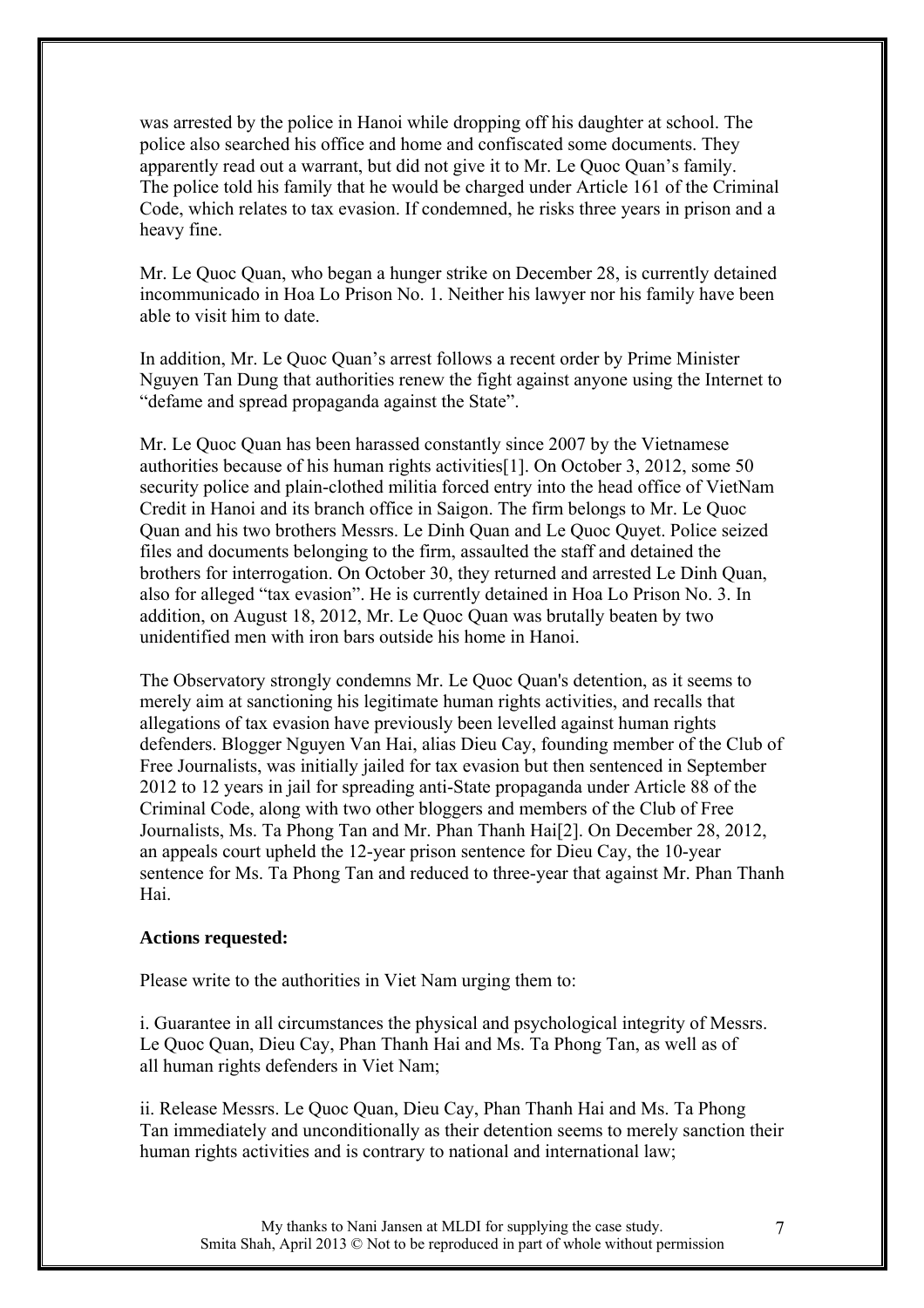iii. Put an end to all acts harassment, including at the judicial level, against Messrs. Le Quoc Quan, Dieu Cay, Phan Thanh Hai and Ms. Ta Phong Tan, as well as against all human rights defenders in Viet Nam;

iv. Comply with the provisions of the UN Declaration on Human Rights Defenders, adopted by the UN General Assembly on December 9, 1998, in particular: - its Article 1, which states that "everyone has the right, individually and in association with others, to promote and to strive for the protection and realisation of human rights and fundamental freedoms at the national and international levels", - as well as Article 12.2, which provides that "the State shall take all necessary measures to ensure the protection by the competent authorities of everyone, individually and in association with others, against any violence, threats, retaliation, de facto or de jure adverse discrimination, pressure or any other arbitrary action as a consequence of his or her legitimate exercise of the rights referred to in the present Declaration";

v. More generally, ensure in all circumstances respect for human rights and fundamental freedoms in accordance with international and regional human rights instruments ratified by Viet Nam.

#### **Addresses:**

H.E. Mr. Pham Binh Minh, Minister of Foreign Affairs, 1 Ton That Dam St., Ba Dinh District, Hanoi, Vietnam; Tel: 84-4-37992000; 080 48235; Fax: 84-4-38231872  $-84-4-37992682$ , Email:  $bc.mfa@mofa.gov.vn$ 

· H.E. Mr. Nguyen Thai Binh, Minister of Interior, 37A Nguyen Binh Khiem St., Hai Ba Trung District, Hanoi, Vietnam; Tel: 84-4-39764116 – 84-4-39764278; Fax: 84-4-39781005

· H.E. Mr. Ha Hung Cuong, Minister of Justice, 56-60 Tran Phu St., Ba Dinh District, Hanoi, Vietnam; Tel: 84-4-37336213 – 84-4-37338068; Fax: 84-4- 38431431

· H.E. Mr. Tran Dai Quang, Minister of Public Security, 44 Yet Kieu St., Hoan Kiem District, Hanoi, Vietnam; Tel: 84-4-069 42545 - 84-4-048 226602; Fax: 84-4- 9420223

H.E. Mr. Vu Duc Dam, Minister, Office of the Government (OOG), 1 Hoang Hoa Tham St. Ba Dinh District, Hanoi, Vietnam; Tel: 84-4-80 43100; 84-4-80 43569; Fax: 84-4-80 44130

· H.E. Mr Vũ Dũng, Ambassador Extraordinary and Plenipotential, Permanent Representative, 30 chemin des Corbillettes, 1218 Grand-Saconnex, Geneva, Switzerland; Tel (Assistant): +41 022-791 85 40; Phone: +41 (0) 22 791 85 40; Fax:  $+41$  (0) 22-798 07 24; Email:  $info@vnmission-ge.gov.vn$ 

· HE Mr. PHAM Sanh Chau, Ambassador, Boulevard Général Jacques 1, 1050 Brussels, Belgium. Tel: +32 (0)2 379 27 37; Fax : +32 (0)2 374 93 76; Email: vnemb.brussels@skynet.be / unescochau@yahoo.com

Please also write to the embassies of Viet Nam in your respective country.

#### \*\*\*

Paris-Geneva, January 4, 2013

My thanks to Nani Jansen at MLDI for supplying the case study. Smita Shah, April 2013 © Not to be reproduced in part of whole without permission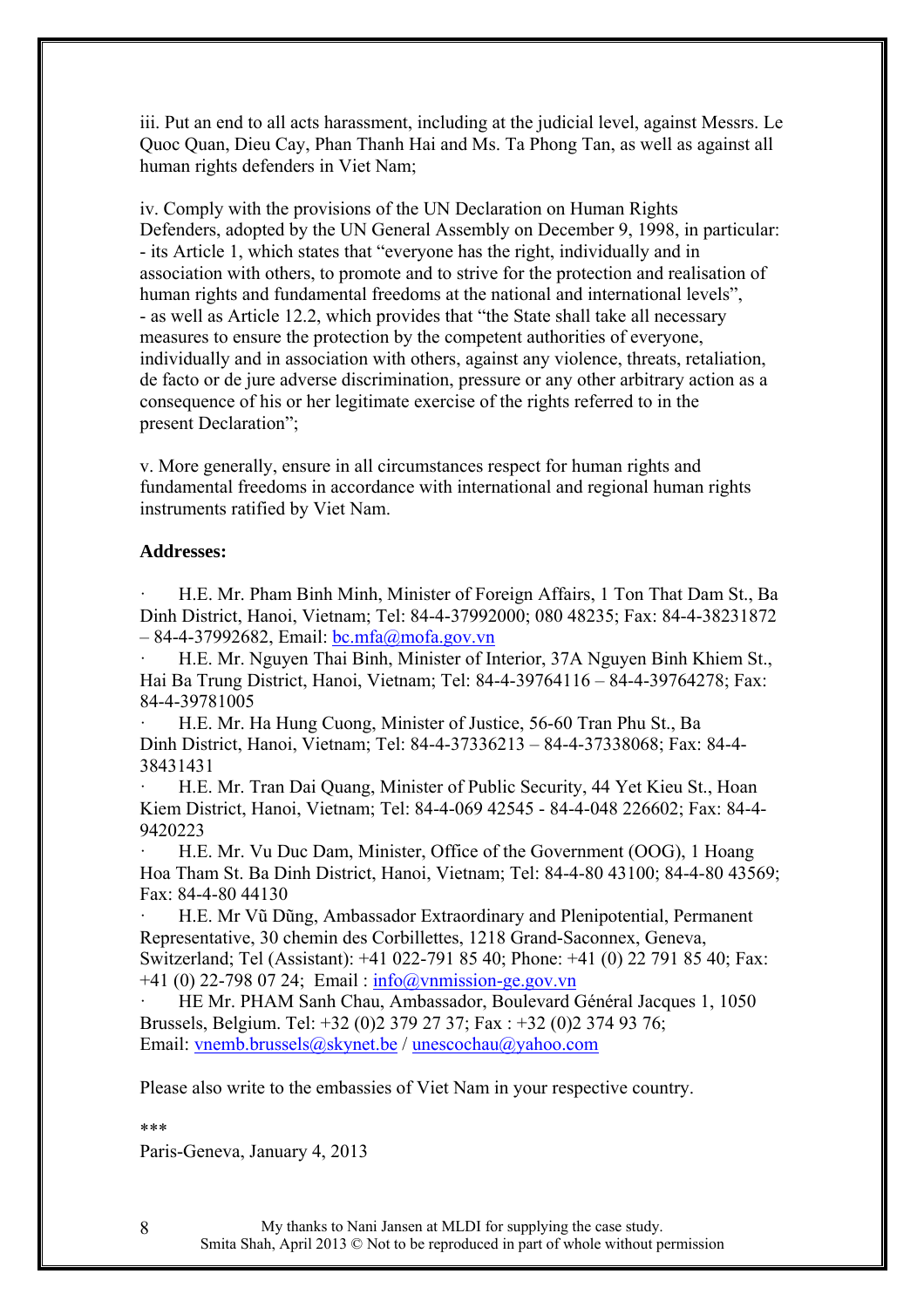Kindly inform us of any action undertaken quoting the code of this appeal in your reply.

To contact the Observatory, call the emergency line:

· E-mail: Appeals@fidh-omct.org

 $\cdot$  Tel and fax FIDH + 33 (0) 1 43 55 25 18 / +33 1 43 55 18 80

 $\cdot$  Tel and fax OMCT + 41 (0) 22 809 49 39 / + 41 22 809 49 29

[1] In 2007, Mr. Le Quoc Quan returned to Viet Nam, after a five-month study in the US on a Reagan-Fascell scholarship, funded by the National Endowment for Democracy (NED). After his study he published a report titled Democracy in Vietnam: the role of society. Only four days after his return, he was arrested on suspicion of engaging in "activities to overthrow the regime". He was finally released after 100 days in prison, but no longer permitted to leave Viet Nam. Subsequently, Mr. Le Quoc Quan was arrested three more times. He was also disbarred and placed under constant surveillance. Despite this, he continued to blog on issues of human rights, democracy and social justice and took part in demonstrations in Hanoi denouncing Chinese encroachments on Vietnamese territories.

[2] See Observatory Urgent Appeal VNM 001/ 0212 / OBS 018.2, issued on September 27, 2012.

# **E-mail 4 January 2013**

# Dear .

Many thanks for this. We were planning to draft submissions to a number of international bodies on behalf of Le Quoc Quan. Since he is also a blogger in addition to being a lawyer, we would be happy to take up his case.

Do you know if anyone else is planning similar steps? It might be good to coordinate efforts in that case.

Best wishes, Nani

# **E-mail 4 January 2013**

Dear Nani,

I believe and some other U.S. based organizations are working on his case now. Quan used to be in D.C. on a scholarship with NED and they're actively advocating for his release.

Peter, I trust that you remember Quan. He was at the Trial Observation Training in Bangkok, together with Le Cong Dinh, and others in the region. That was the last time he was allowed to travel outside the country.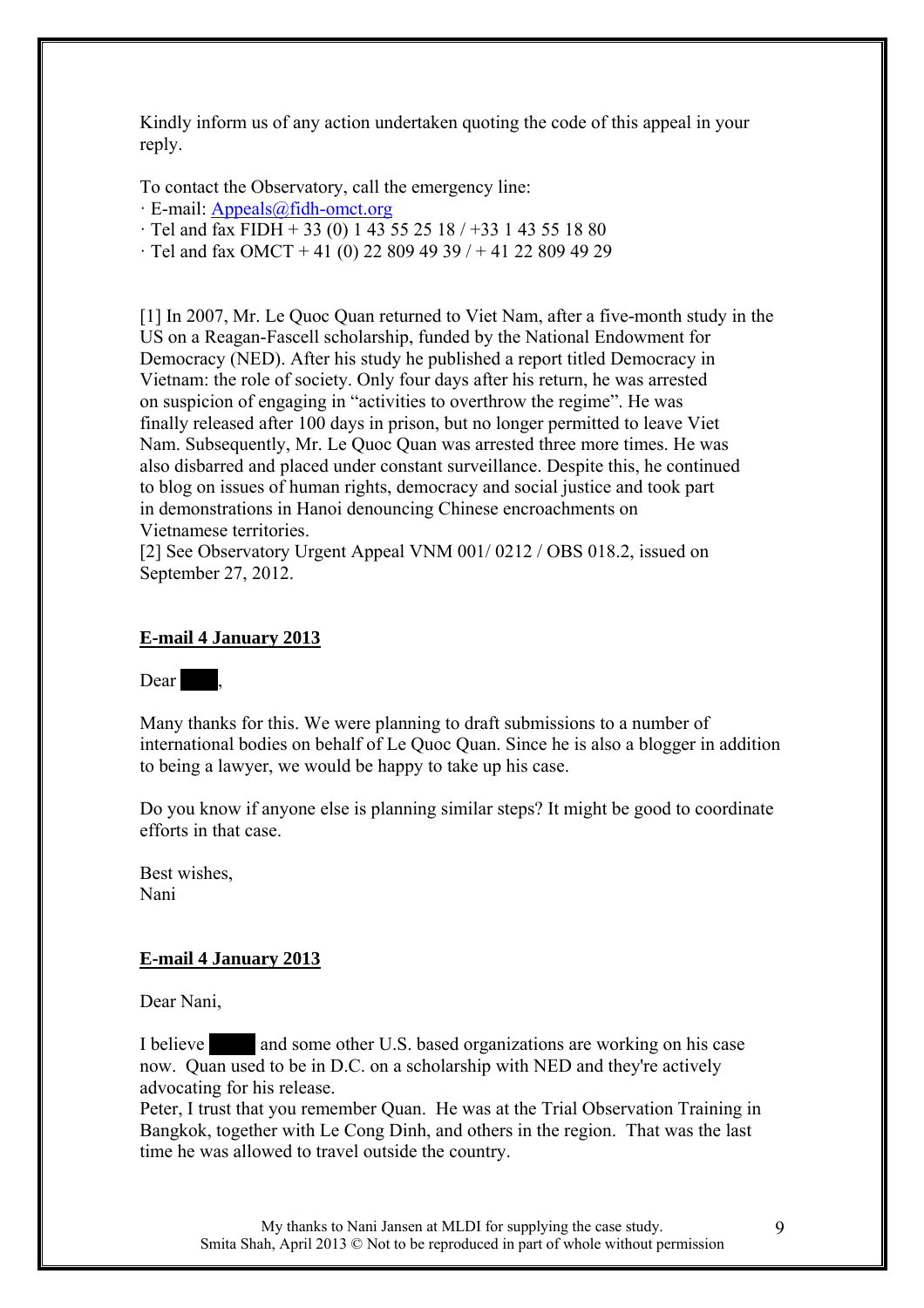I'll contact some of these organizations and update you more on progress at the moment, Nani.

Thank you so much again for your valuable support,

# **E-mail 4 January 2013**

Dear .

 $x \in \mathbb{R}^n$ 

Thank you for your quick reply.

It would be good to know what these organisations are doing exactly -- it would be a shame to duplicate efforts and there also may be an opportunity for our organisations to join forces. Perhaps you could put me in touch with the people working on his case so we could coordinate or provide them with my contact details so they can get in touch themselves?

Many thanks, Nani

# **E-mail 4 January 2013**

Dear Nani,

I don't know all of them well. It was through friends of Le Quoc Quan in D.C. Quan is a member of a Vietnamese diaspora political party in the States and it's his party that gets in touch with the U.S based Human rights organizations, and so I don't contact them directly but can definitely ask for them to connect with you.

I'll get back to you on this in my next email,

# **E-mail 4 January 2013**

Dear .

 $x \in \mathbb{R}^n$ 

I understand. It would be great if you could alert them of our plans, so they have the opportunity to connect with us.

I look forward to further updates and will keep you posted on efforts from our side as well.

Best wishes, Nani

> My thanks to Nani Jansen at MLDI for supplying the case study. Smita Shah, April 2013 © Not to be reproduced in part of whole without permission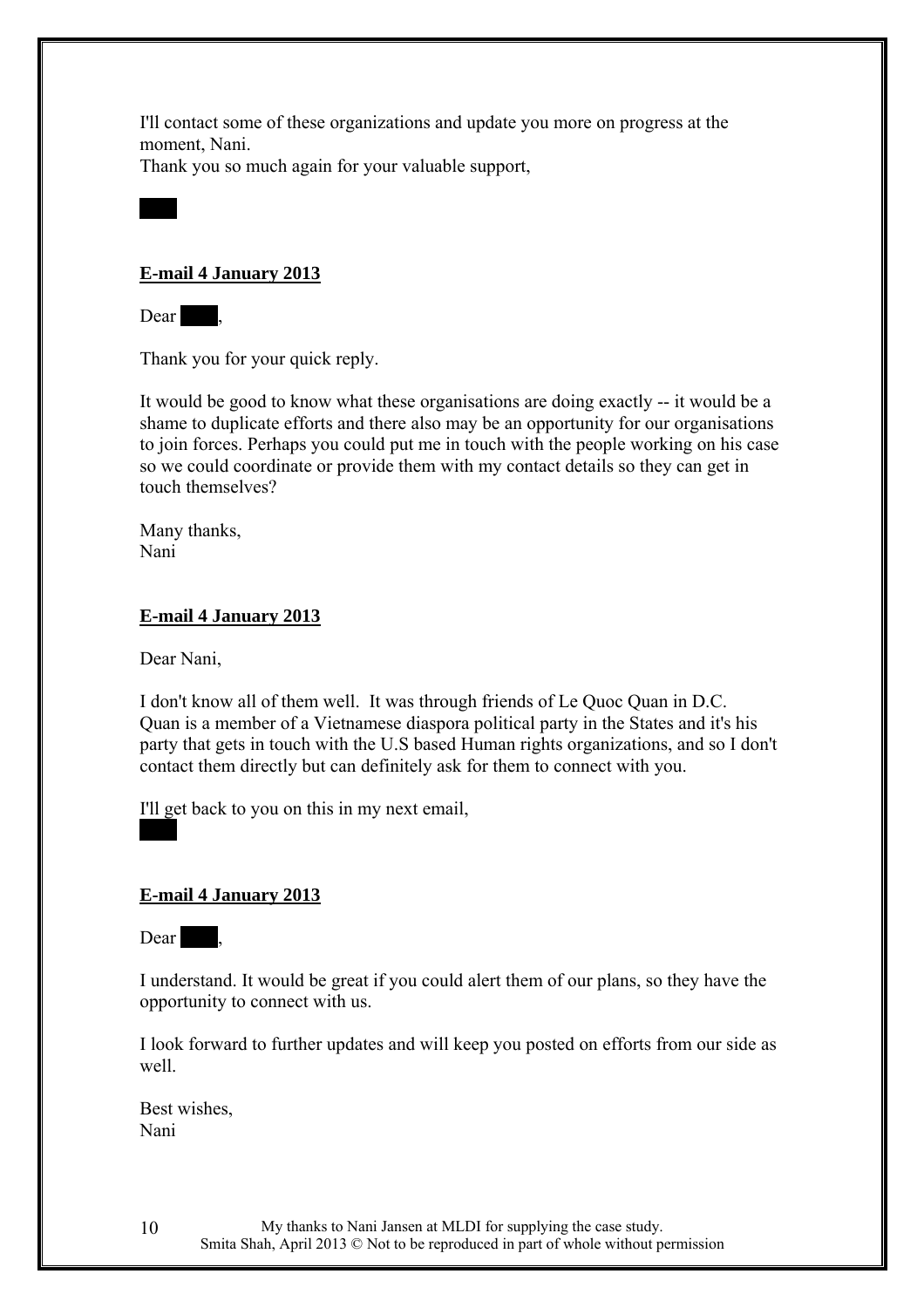# **E-mail 5 January 2013**

Dear Nani,

Happy New Year!

Last Wednesday, I tried to draft an urgent appeal for Le Quoc Quan's case for the UN Special Rapporteur on Foe.

I understand the urgency of his situation. I am attaching it now. Of course, this draft is still subject to more revisions and comments. Hope it can help.

Sincerely,

 $x \in \mathbb{R}^n$ 

# **E-mail 6 January 2013**

 $Dear$ ,

A very happy new year to you too! I hope you had a good time celebrating.

Thank you very much for this. I agree that we should get an urgent appeal out as soon as possible. It's not in the suggested action list below because I am not entirely sure what has already been done. Let me try to get that clarified and if nothing has been submitted yet, we should finalise your draft and send it out in in the next few days.

Let's touch base on Monday.

Best, Nani

# **E-mail 6 January 2013**

Dear ,

In addition to the below: if there are any other organisations that you know of that might be working on similar steps, it would be useful for us to know. I know that Quan has a network back in DC and if they are taking up his case with similar petitions, it would be good to coordinate so as not to duplicate efforts.

We're also thinking of sending out an urgent appeal to the Special Rapporteur on Freedom of Expression as soon as possible. It's the one avenue with the Special Mechanisms that we can employ immediately. As soon as I know from you that this hasn't been done yet, we can go ahead and finalise the draft we have and submit it (probably by Wednesday at the latest).

My thanks to Nani Jansen at MLDI for supplying the case study. Smita Shah, April 2013 © Not to be reproduced in part of whole without permission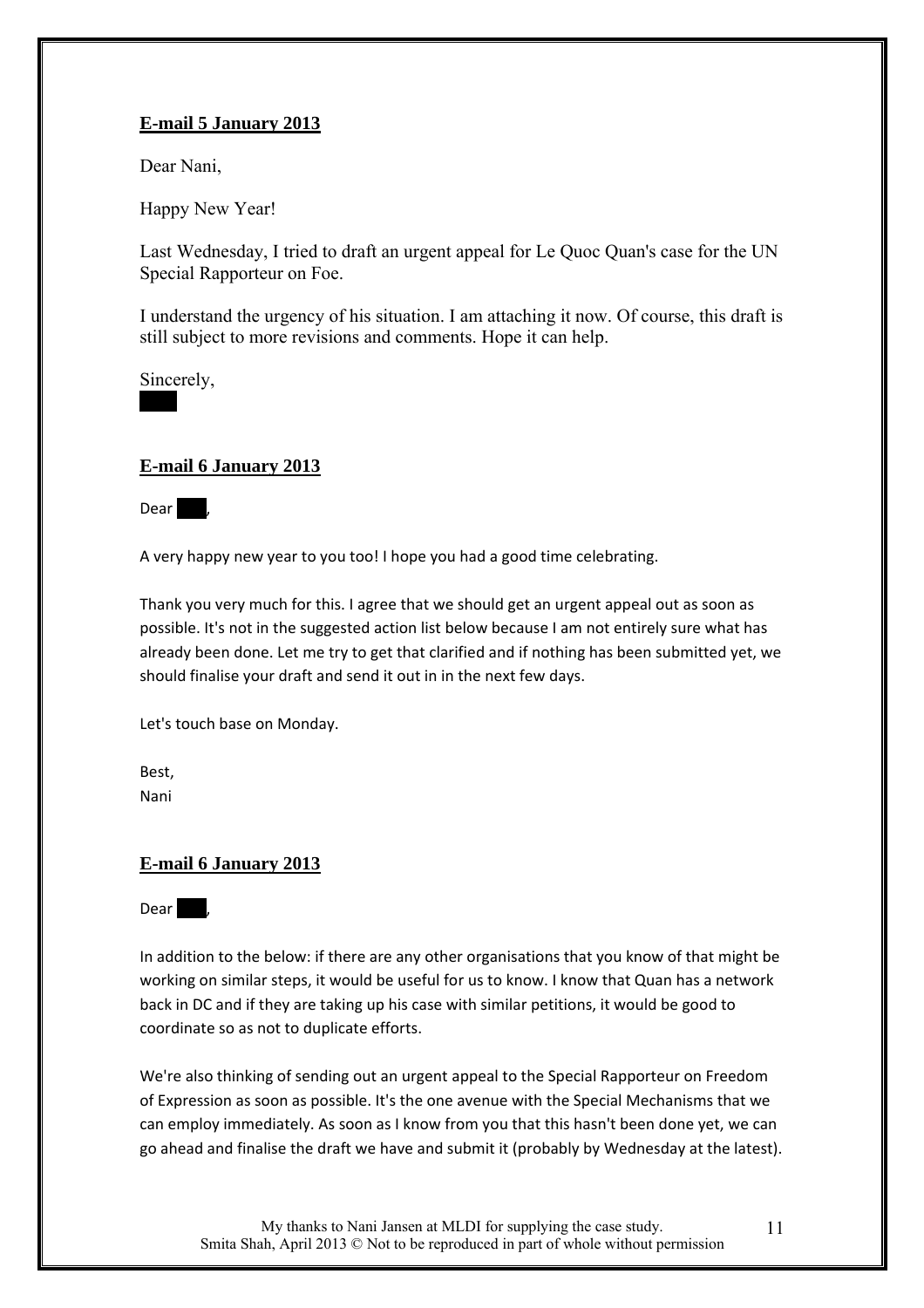Many thanks, Nani

#### **E-mail 9 January 2013**



I have been trying to find out through both and what actions have been undertaken on Quan's behalf, but so far I have not received any conclusive answers. I think there is no harm in sending an urgent appeal to the Special Rapporteur in the meantime, especially given the unique opportunity next week to give him a hardcopy of what we decide to send in now.

I've attached a draft, which contains more or less the same info as  $\sim$  's previous draft, but presented a little differently. In my view, the urgent appeal should be a brief and easily accessible document, highlighting the case and piquing the Special Rapporteur's interest enough to hopefully take action on the case. Have a look and see if there is anything essential we should add, anything else we should ask the SR to do at this time?

We can/will dive into the matter more extensively once we know we can go ahead with the UNWGAD petition etc. Those will be full-blown petitions with the works, but for now I think it's important we make sure this case is on the Special Rapporteur's radar so he might speak out against the arrest.

I look forward to hearing your thoughts/comments.

Best wishes, Nani

#### **E-mail 9 January 2013**

Dear Nani,

Thanks for this and yes, I am in full agreement that a brief accessible document setting out the facts succinctly is useful to the Sp Rapp. I have no real comments to add as it appears that you have captured all the salient facts and I have only added my details at the bottom.

- do you wish to add anything at all? If none, then this can be finalised and sent to FLR's office.

By the way, our Indonesian rep tells us that FLR may postpone his trip to February. - can you confirm this?

Thanks again Nani. All the best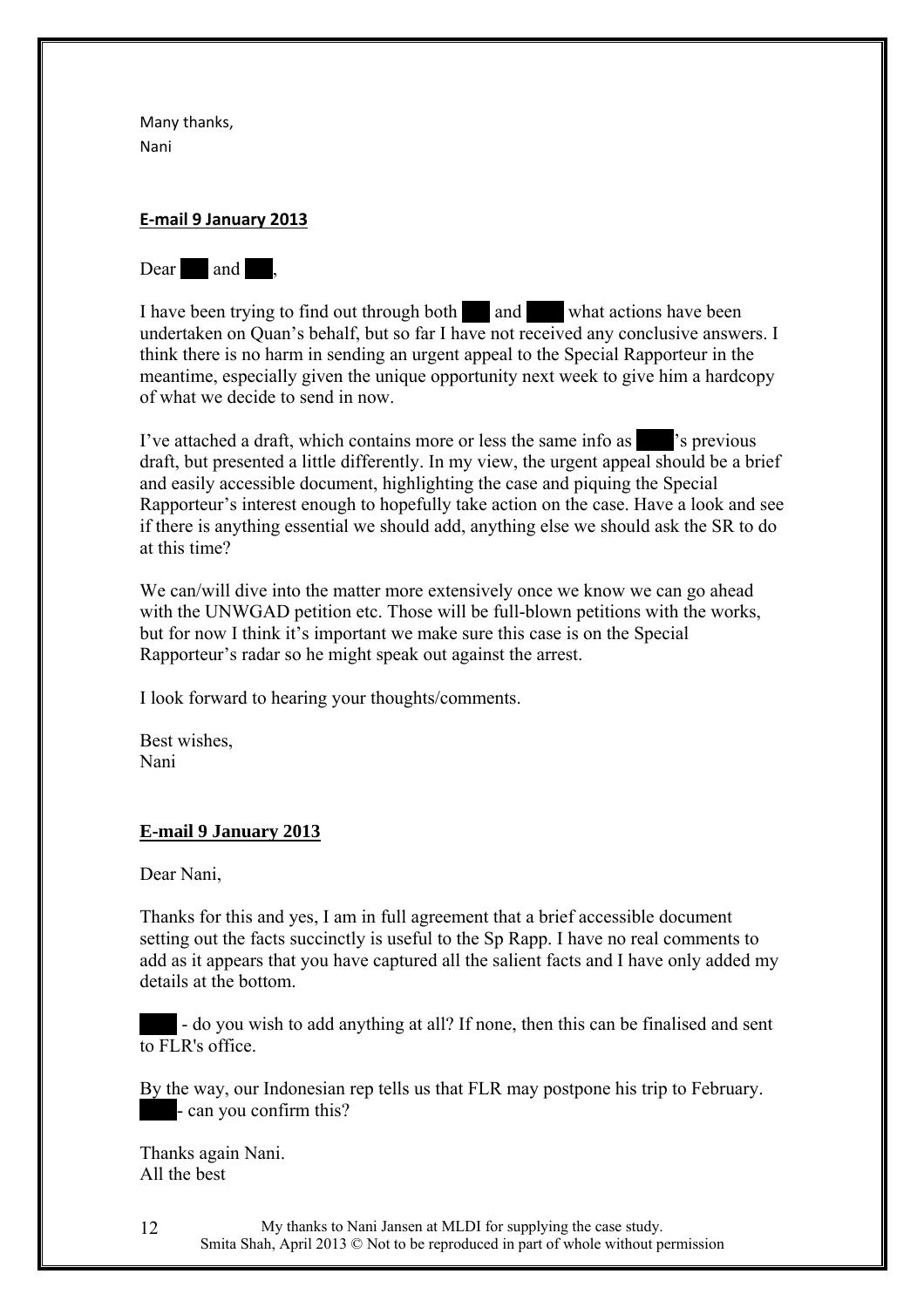# **E-mail 9 January 2013:**

LQQ's background info:



 $x \cdot x$ 

# **E-mail 10 January 2013**

*To the Special Rapporteur on the Promotion and Protection of the Right to Freedom of Opinion and Expression* 

Please find attached our request for urgent action on behalf of Mr Le Quoc Quan, a renowned Vietnamese blogger and human rights defender who was arrested on 27 December 2012. Mr Quan is being detained incommunicado and has gone into hunger strike 3 days after his arrest. The current condition of his health is unknown.

We respectfully request that the Special Rapporteur consider this appeal to undertake urgent action on Mr Quan's behalf in order to secure his immediate release. Should you have any questions, please do not hesitate to contact us.

Yours sincerely, Nani Jansen

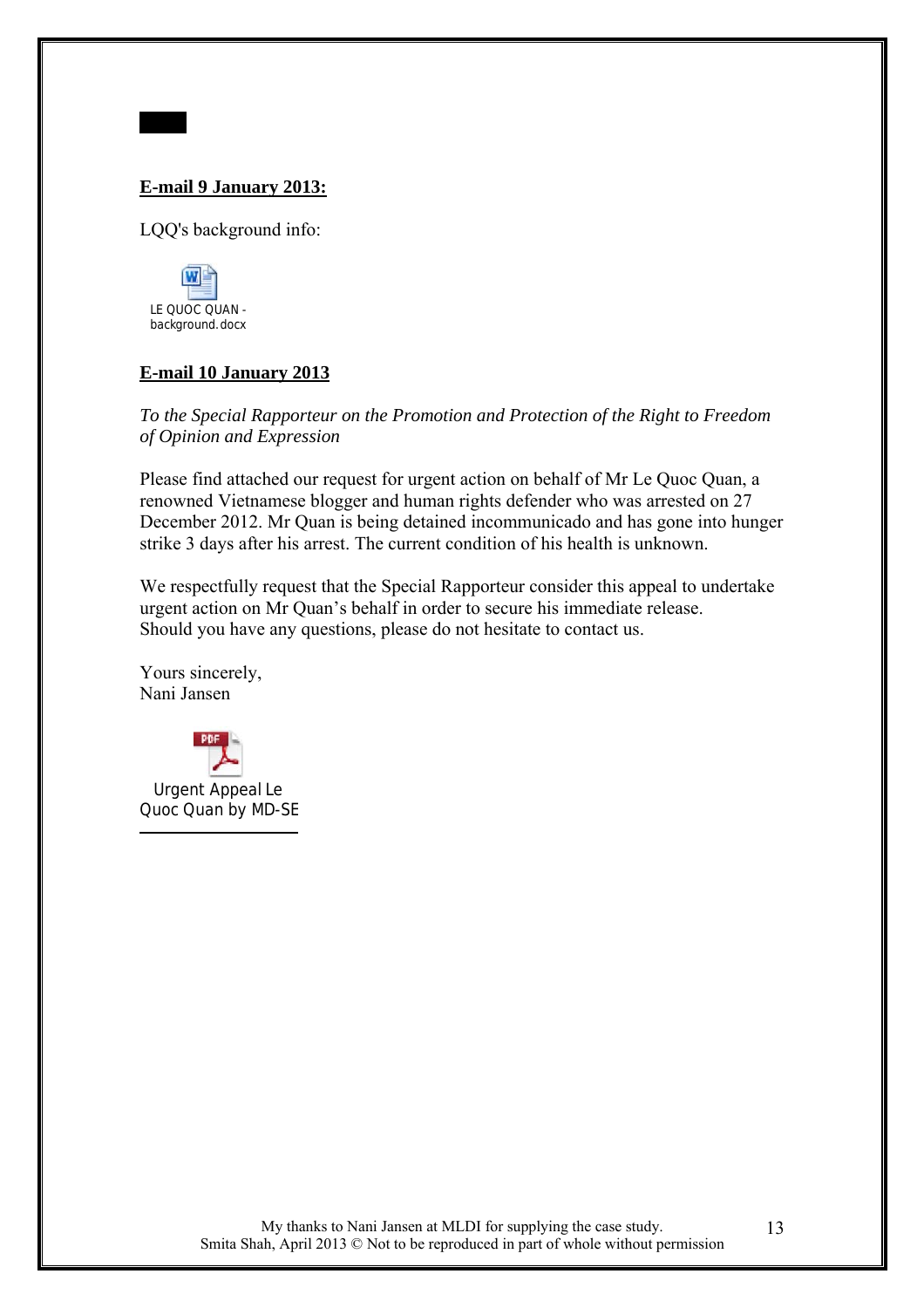# Draft Letter

To:

Date:

RE:

Dear,

What are you submitting, about who; asking for what based on what violations?

# Background – factual matrix of allegations